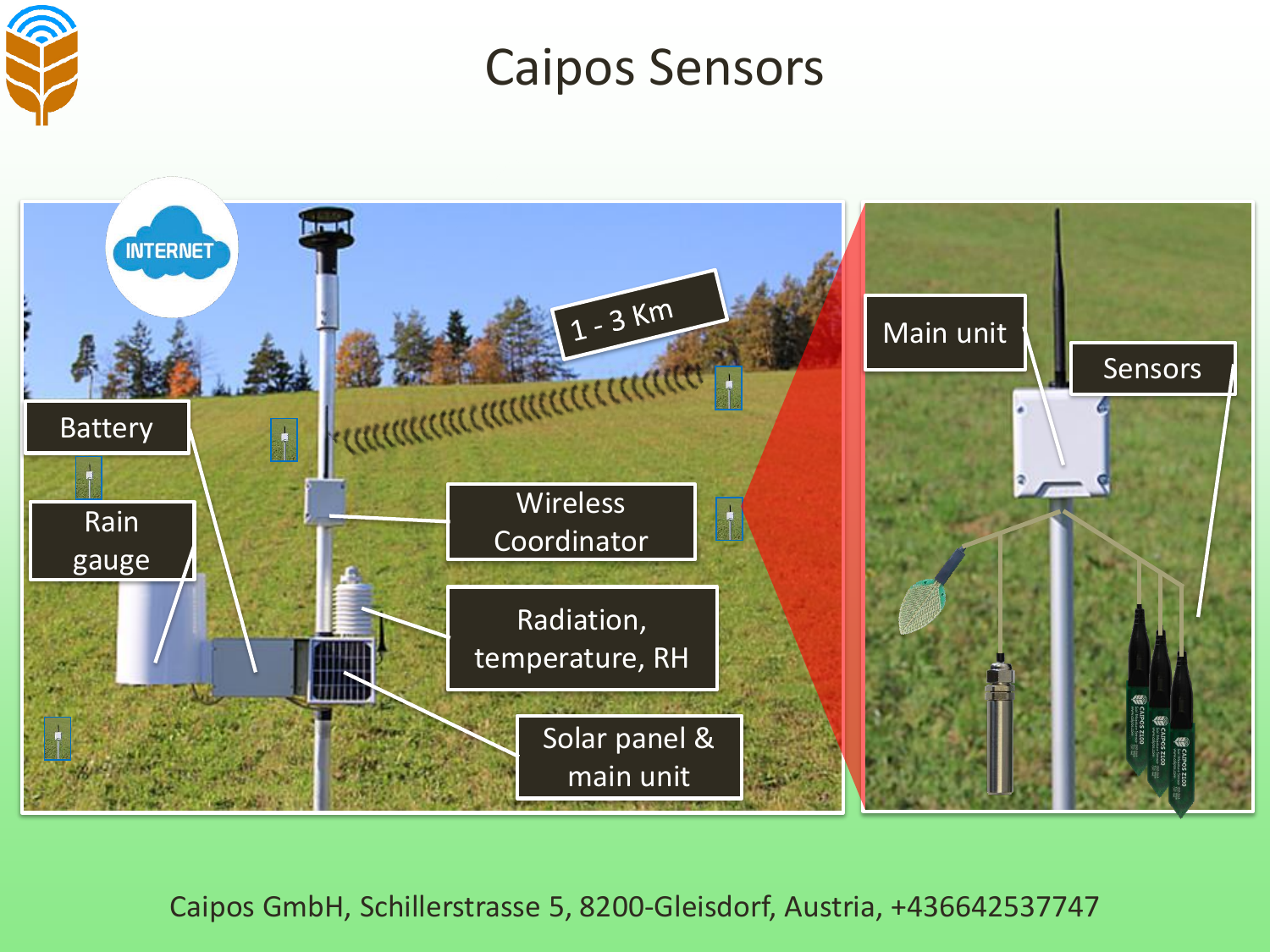



| <b>Soil Moisture</b>     |                                     |
|--------------------------|-------------------------------------|
| Model                    | Z <sub>100</sub>                    |
| <b>Measurement range</b> | 0% VWC to<br>saturation             |
| Accuracy                 | 2-5% VWC                            |
| Connect                  | CaipoBase<br>CaipoRain<br>CaipoWave |

### Applications

- **Irrigation control**
- Disease models
- Green house

#### Advantages

- Easy installation
- Calibration
- Very robust
- Low cost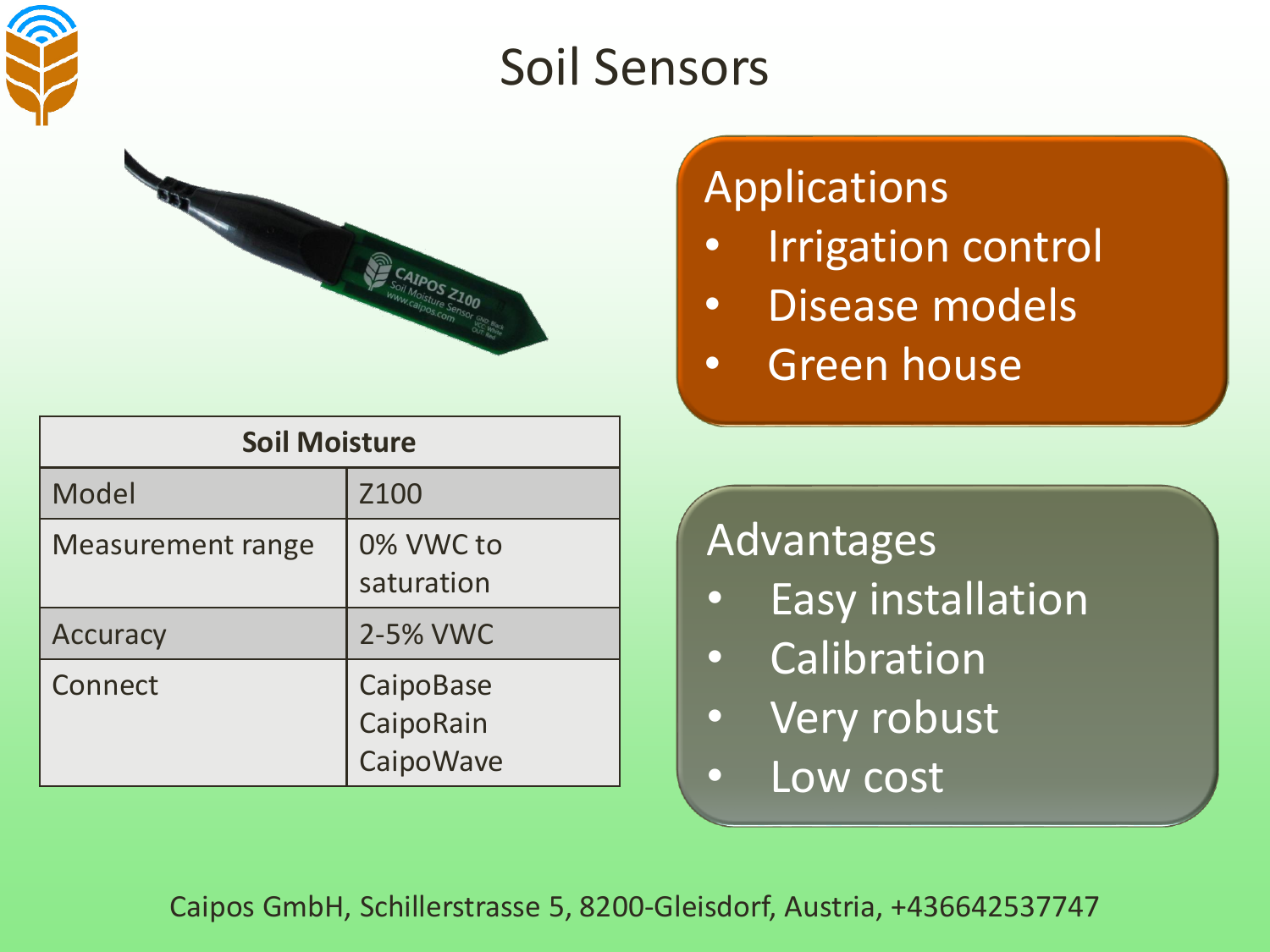





| <b>Soil Moisture</b>     |                                     |        |
|--------------------------|-------------------------------------|--------|
| Model                    | EC <sub>5</sub>                     | Model  |
| <b>Measurement range</b> | 0.100%                              | Measur |
| <b>Accuracy</b>          | 3%                                  | Accura |
| Connect                  | CaipoBase<br>CaipoRain<br>CaipoWave | Conned |

| <b>Soil Moisture</b> |                                     |  |
|----------------------|-------------------------------------|--|
| Model                | 10HS                                |  |
| Measurement range    | 0.57%                               |  |
| Accuracy             | 3%                                  |  |
| Connect              | CaipoBase<br>CaipoRain<br>CaipoWave |  |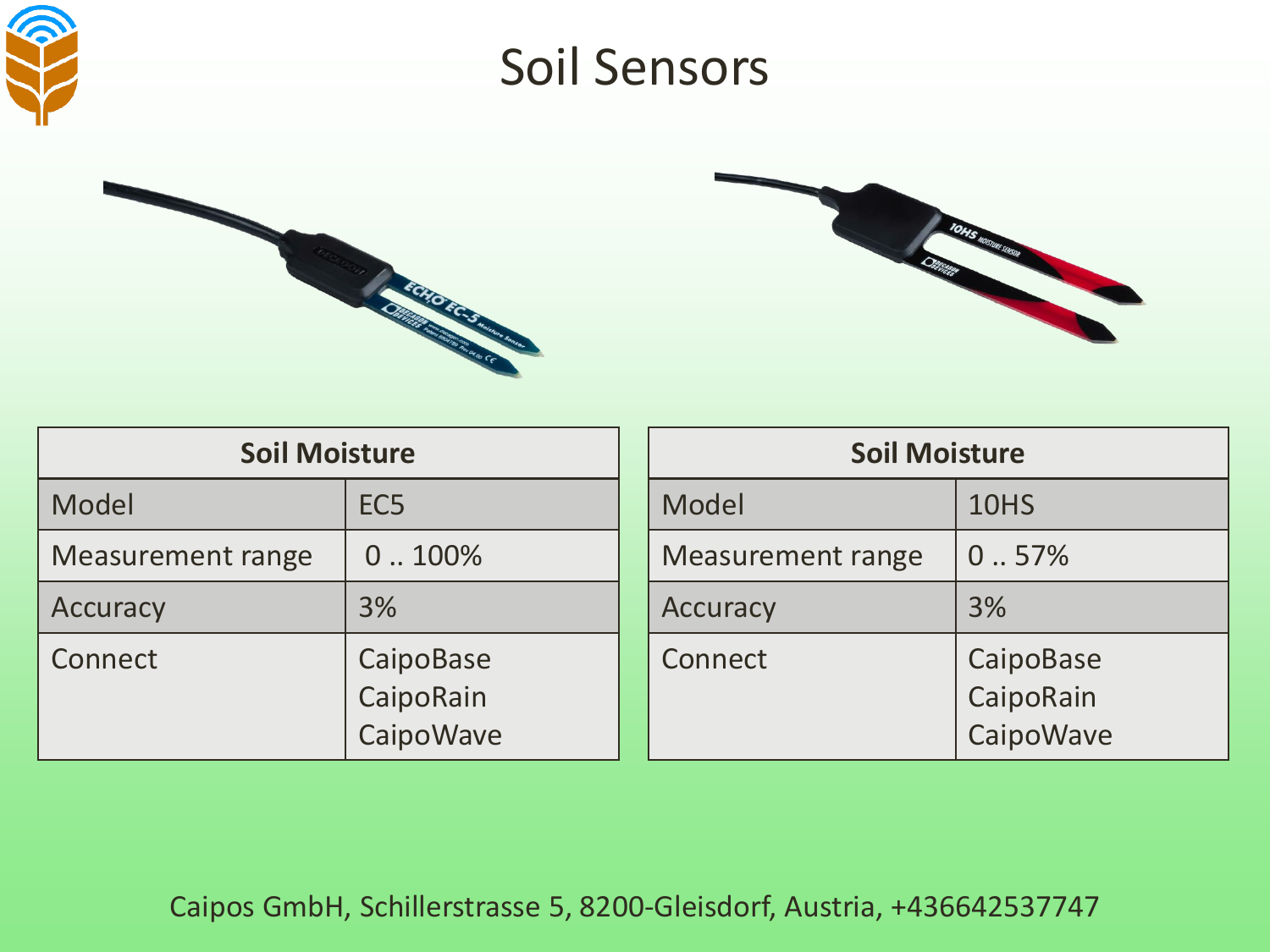



| <b>Soil Temperature</b>  |                                     |
|--------------------------|-------------------------------------|
| Model                    | <b>ST</b>                           |
| <b>Measurement range</b> | $-30 °C  70 °C$                     |
| Accuracy                 | $±1°C$ %                            |
| Connect                  | CaipoBase<br>CaipoRain<br>CaipoWave |

### Applications

- Soil temperature
- Air temperature
- Water temperature

#### Advantages

- Low cost
- Low power
- IP67 protection class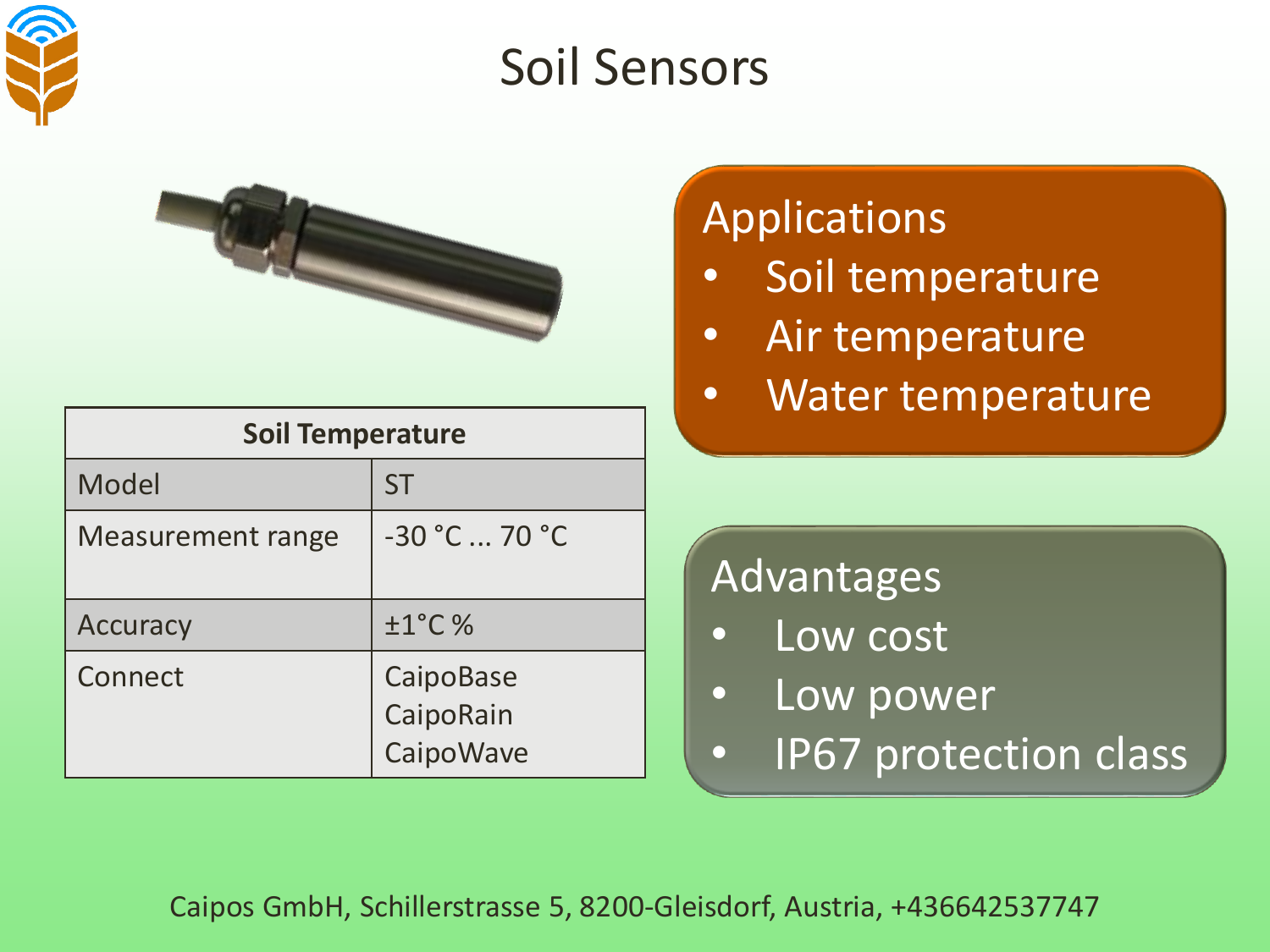



| <b>Watermark (Water Tension)</b> |                                     |  |
|----------------------------------|-------------------------------------|--|
| Model                            | CaipoSWT                            |  |
| Range                            | 0200KPa                             |  |
| Accuracy                         | 3%                                  |  |
| Connect                          | CaipoBase<br>CaipoRain<br>CaipoWave |  |

### Applications

- Irrigation control
- Plant stress

| Allowable water tension (kPa) |           |  |
|-------------------------------|-----------|--|
| Cabbage                       | $60 - 70$ |  |
| Carrot                        | $55 - 65$ |  |
| Onion                         | $45 - 65$ |  |
| Potato                        | $30 - 50$ |  |
| Tomato                        | 60-150    |  |

### Advantages

- Low cost
- Easy installation
- No maintenance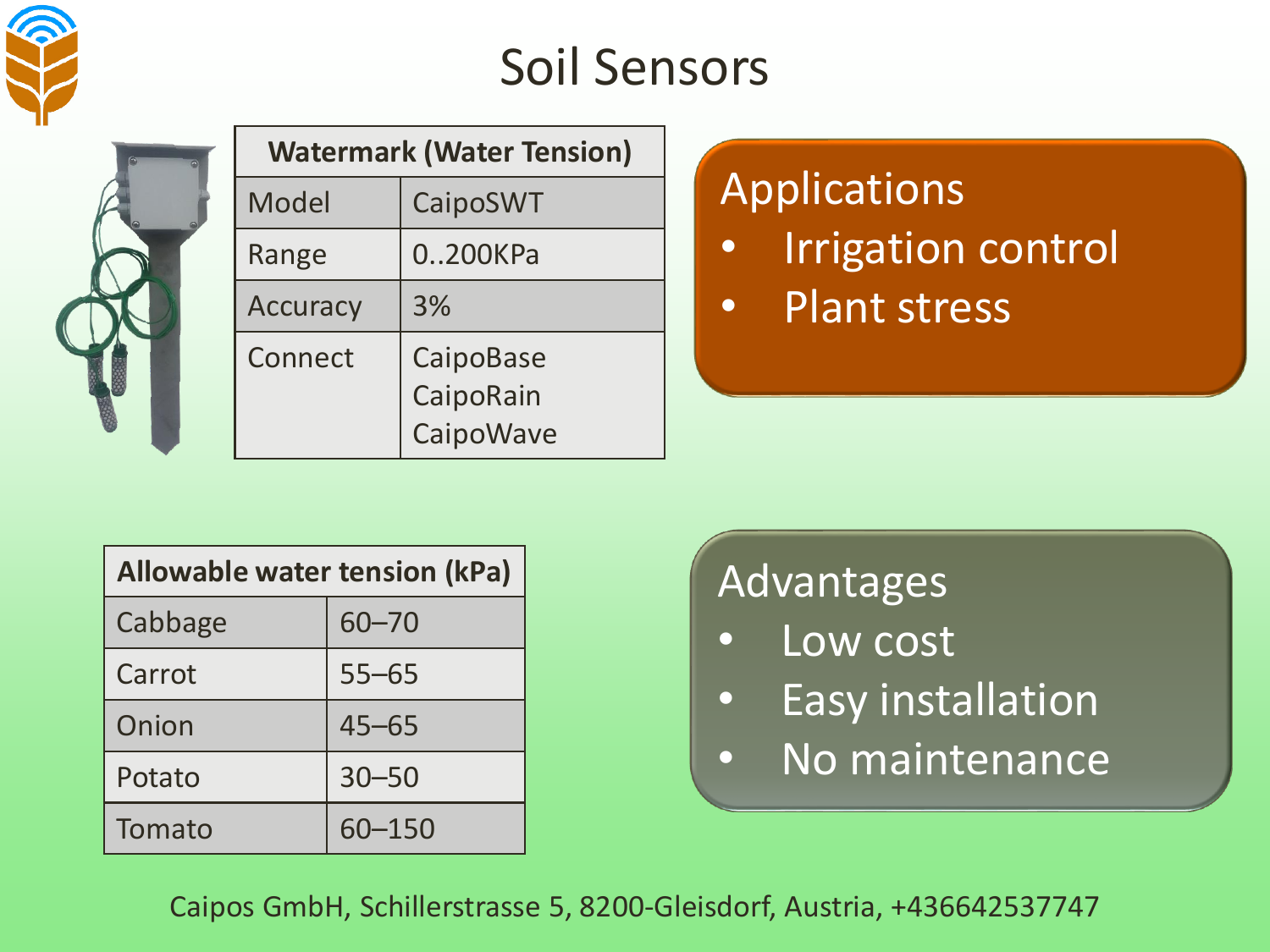



| <b>Air Temperature &amp; Relative Humidity</b> |                                     |  |
|------------------------------------------------|-------------------------------------|--|
| Model                                          | CaipoRHT                            |  |
| <b>Measurement</b><br>rangeRel. Hum            | Rel. Hum: 0.100%<br>Temp: -50+60°C  |  |
| <b>Accuracy</b>                                | Rel.Hum.: ±2,5%<br>Temp: $<±0.4$ °C |  |
| Connect                                        | CaipoBase<br>CaipoRain<br>CaipoWave |  |

## Applications

- Outside monitoring
- Frost warning
- Green house
- Disease models

### **Advantages**

- High accuracy
- Low cost
- Low power
- No maintenance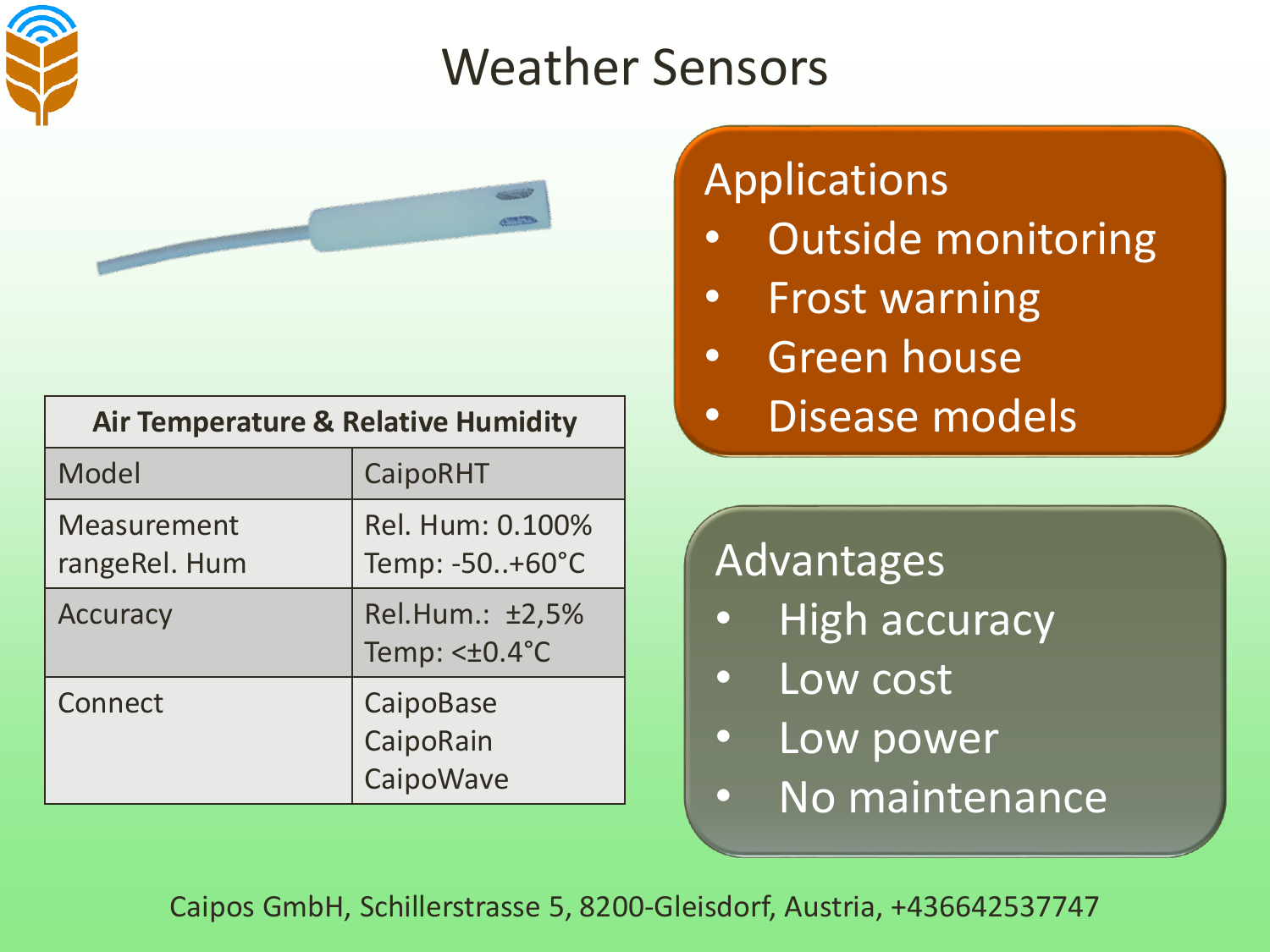



## Applications

- Disease models
- Pest models

| <b>Leaf Wetness</b>      |                                     |  |
|--------------------------|-------------------------------------|--|
| Model                    | <b>CaipoLWS</b>                     |  |
| <b>Measurement range</b> | $0.200 -$ dry;<br>$20$ –wet         |  |
| Supply                   | 2.6 - 10 V 150uA                    |  |
| Connect                  | CaipoBase<br>CaipoRain<br>CaipoWave |  |

#### Advantages

- High resolution
- Robustness
- Low power
- No maintenance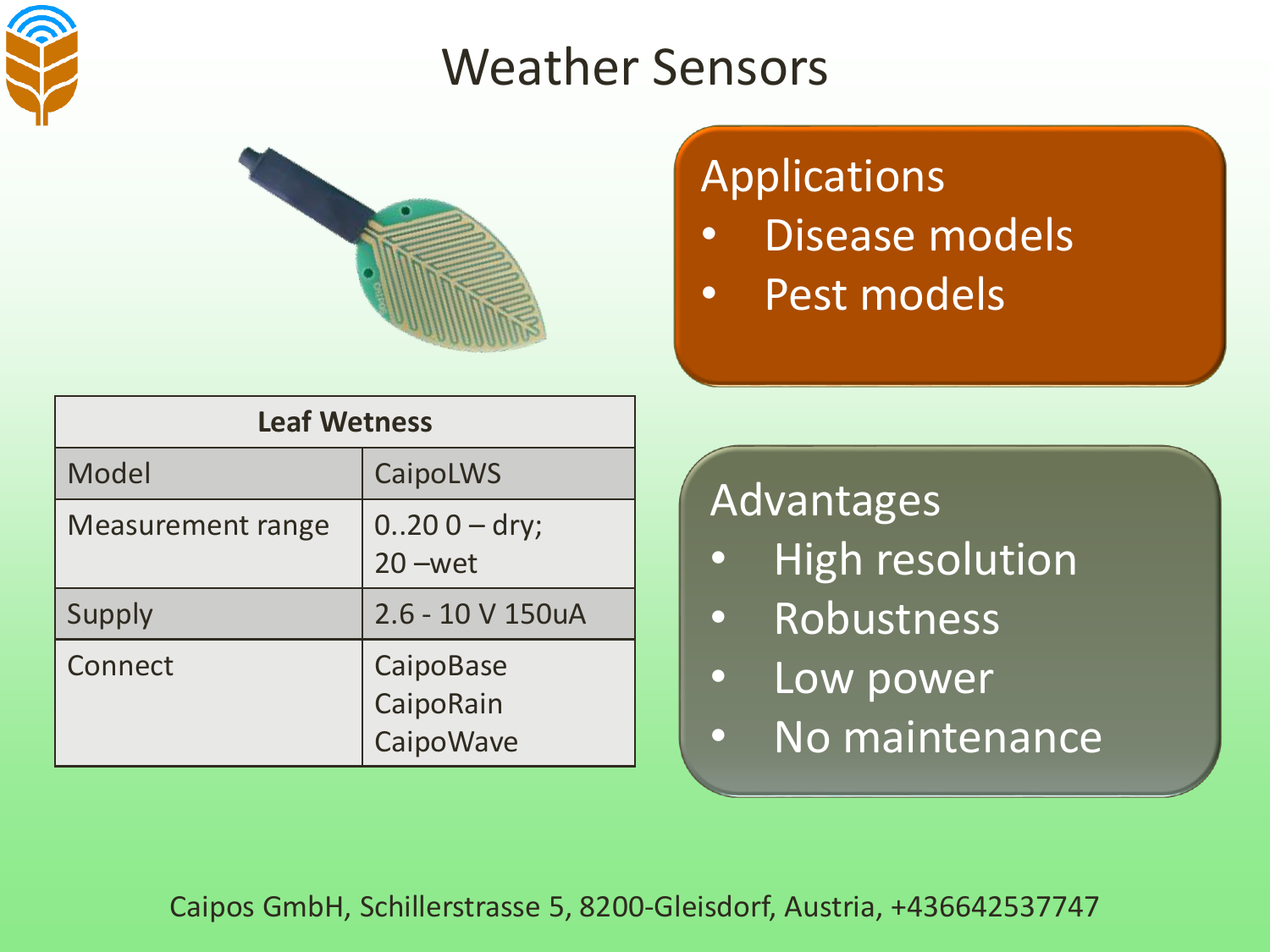



### Applications

- Disease models
- Evapotranspiration

| <b>Leaf Wetness</b>      |                                      |
|--------------------------|--------------------------------------|
| Model                    | LightScout                           |
| <b>Measurement range</b> | 0.1500W/m <sup>2</sup>               |
| <b>Connect</b>           | CaipoBase<br>CaipoRain<br>Caipo Wave |

#### Advantages

- **High accuracy**
- Low power
- No maintenance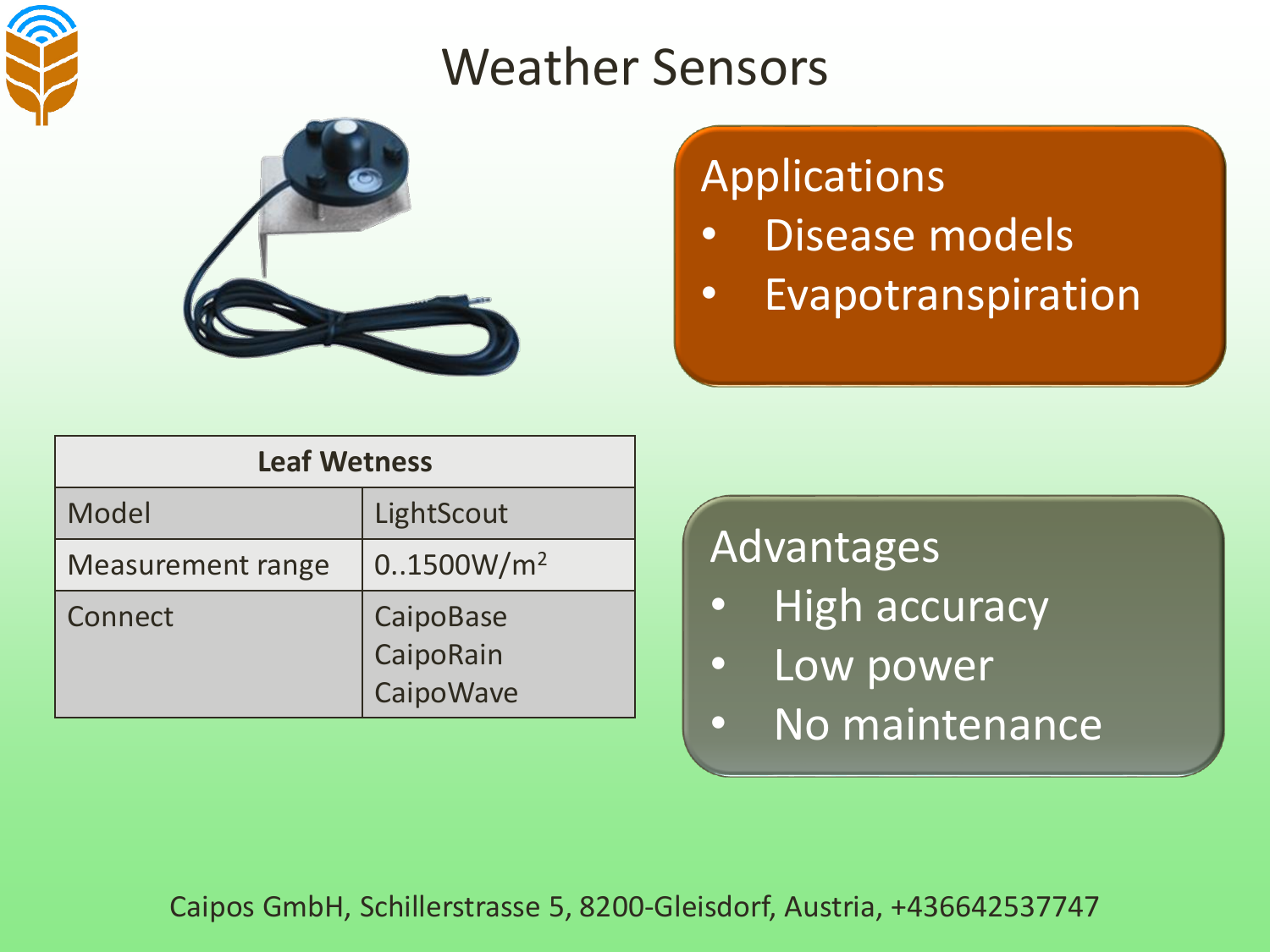



## Applications

- Disease models
- Evapotranspiration
- Weather forecast

| <b>Ultrasonic Wind Speed &amp; Wind Direction</b> |                                   |  |
|---------------------------------------------------|-----------------------------------|--|
| Model                                             | WindSonic                         |  |
| <b>Measurement range</b>                          | Speed: 060m/s<br>Direction: 0359° |  |
| <b>Accuracy</b>                                   | Speed: ±2%<br>Direction: ±3%      |  |
| Connect                                           | CaipoBase                         |  |

#### Advantages

- **High accuracy**
- Low power
- No maintenance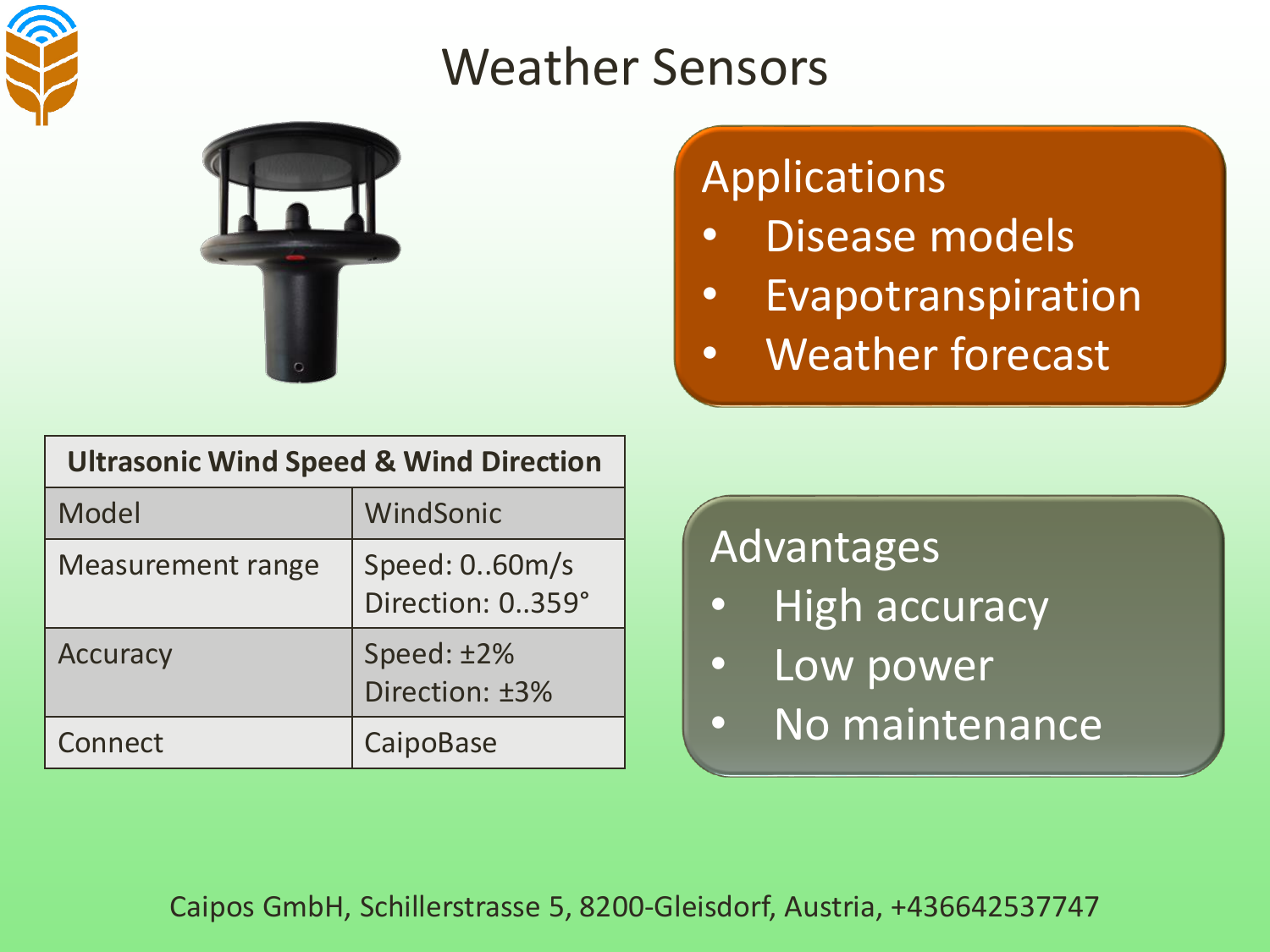



## Applications

- Irrigation control
- Weather forecast
- Flood warning

| <b>Rain Gauge</b> |                          |  |
|-------------------|--------------------------|--|
| Model             | <b>Caipos Rain Gauge</b> |  |
| <b>Resolution</b> | 0.5mm or 0.2mm           |  |
| Accuracy          | ±1%                      |  |
| Connect           | CaipoBase<br>CaipoRain   |  |

#### Advantages

- **High accuracy**
- WMO standard
- Little maintenance